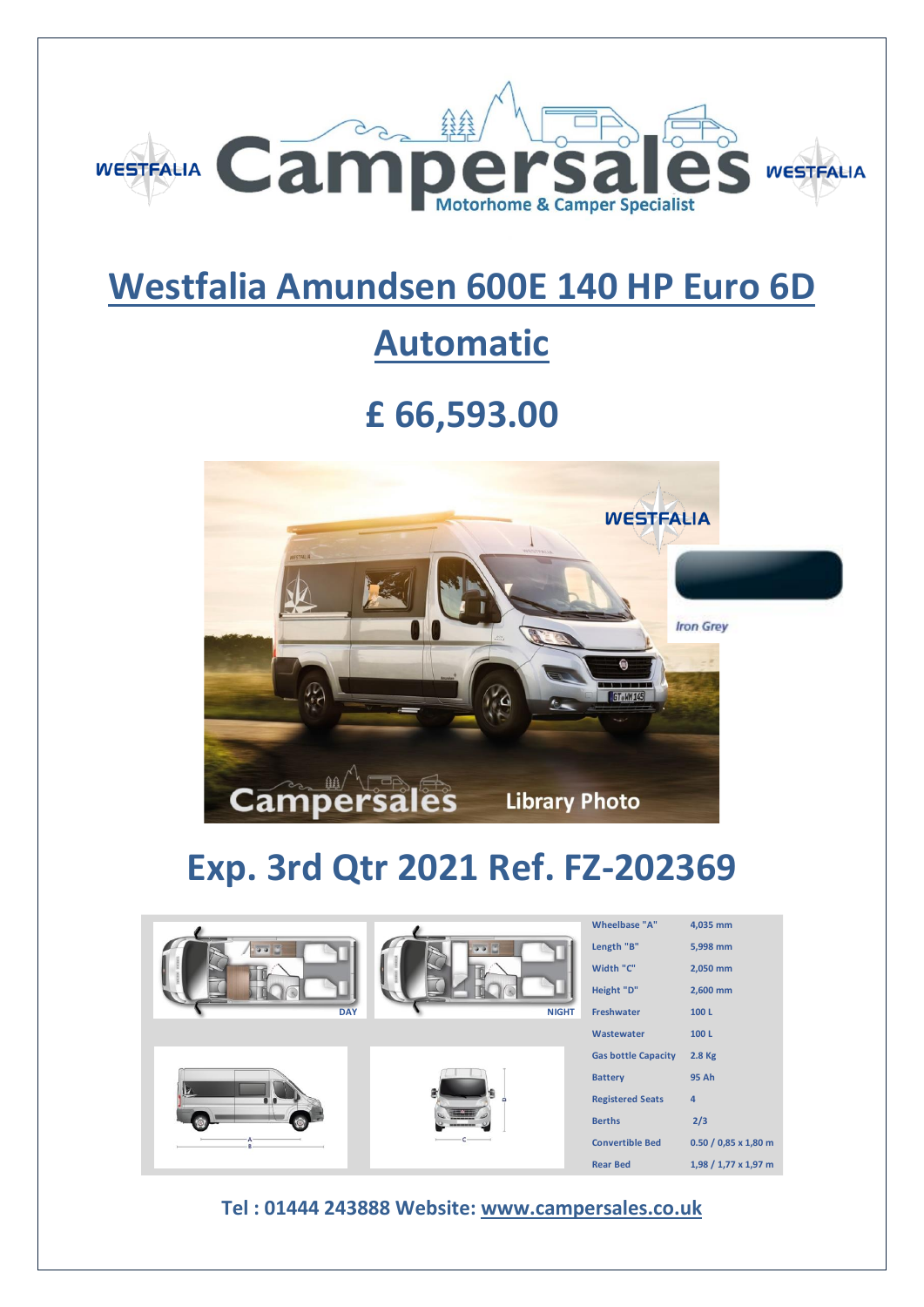### **This vehicle package is made up as follows:**



| Add. Weight<br><b>GBP Retail</b><br>Code<br><b>Optional Equipment</b><br>in kg<br>Amundsen 600E 2,3 I 117 kW/ 140 HP (Additional Weight: 15 kg)<br>2920<br>£47,000.00<br>Westfalia Chassis Plus Pack<br>WZE <sub>12</sub><br>Black decorative decals outside<br>$\overline{\phantom{a}}$<br>025<br>Manually operated air conditioning for driver cabin with designer covers and pollen filters<br>18<br>CJ1<br>2.5<br>Passenger airbag<br>041<br>Electrically adjustable mirrors<br>1.5<br>454<br>Height adjustable passenger seat<br>5<br>082<br>$\overline{2}$<br>Radio pre-installation in combination with loud speakers (drivers cab)<br>LED electric package: LED light lines in the roof storage compartment and additional 12 V / 230 V<br>sockets in seat bench area, rain and LED light line above sliding door (dimmer and remote control<br>$\overline{2}$<br>WZI24<br>included)<br><b>NHR</b><br>$\mathbf{1}$<br><b>Cruise Control</b><br>10<br>WZZ10<br>Remis folding blind set for front and side windows (drivers cab)<br><b>WZI06</b><br>4<br>Flyscreen door<br>VKD01<br>Package price<br>£3,134.00<br>Westfalia Comfort Pack<br><b>VK001</b><br>Outside shower hot / cold incl. shower head and suction foot<br>1.5<br>WZD01<br>12<br>Solar module 100 WP<br><b>WZI40</b><br>Truma I-Net Box<br>$\mathbf{1}$<br>WZZ16<br>1 additional powerful 95 Ah AGM battery<br>30<br>320<br>Steering wheel and knob of gearshift lever made of leather<br>$\overline{\phantom{a}}$<br>341<br>Electrically foldable outside mirrors<br>1<br>508<br>Rear park distance control system<br>1<br>051<br>1<br>Rain & Dusk Sensor<br>VKD06<br>Package price<br>£2,063.00<br>Westfalia Winter Pack Plus<br>Winter Package:6 KW diesel heating heated with 230V heating element, waste water tank,<br>3<br>VKD <sub>05</sub><br>insulation of rear doors and sliding door, insulate mat for rear doors, insulation mat for windscreen<br>3<br>WZI05<br>Front heated seats<br><b>VKD15</b><br>Package price<br>£1,277.00<br><b>Optional Equipment Base Vehicle</b><br>210<br>Metallic Paint Iron Grey<br>2.5<br>£579.00<br>Radio DAB with USB port, blueetooth and navigation TomTom and touchscreen (Steering wheel<br>1RC<br>2.5<br>controls included)<br>£1,301.00<br>316<br>2.5<br>£270.00<br>Backup camera (only in combination with radio 6Q3 and 6Q9)<br>Gloss black grille with Westfalia-logo & black bezel headlamps (not in combination with painted<br>MFM<br>bumpers in black)<br>£118.00<br>61A<br>£36.00<br>Handles in body colour (not for all colours)<br>LM <sub>1</sub><br>£317.00<br>Day running light LED<br>097<br>2<br>£153.00<br>Front fog lights<br>Safety locking system "Dead Lock"<br>064<br>$\overline{a}$<br>£165.00<br><b>VK003</b><br>25<br>£176.00<br>Spare wheel with fixation<br>VKH01<br>£585.00<br>Permissible total weight 3,500 kg<br>$\overline{\phantom{a}}$<br>007<br>18<br>£3,273.00<br>9-speed automatic transmission (not for 120 HP and only in combination with alloy wheels)<br>431<br>£527.00<br>Alloy Wheels 16" Light<br>AEBS (Advanced Emegercency Breaking System, Lane Departure Warning, traffic sign<br>0AQ<br>1<br>£936.00<br>recognition, high beam recognition with rain & dusk sensor)<br><b>Optional Equipment Westfalia</b><br>Vent window LH in the rear (available only for Amundsen 600 E)<br>WZE <sub>14</sub><br>5<br>£285.00<br>Big skylight Remis-Top 500 x 700 mm in living area with built-in blind and flyscreen instead of lift<br>WZD05<br>3.5<br>£392.00<br>and tilt roof light 400 x 400 mm<br>Leatherette front seats and rear bench, Cream as per Leather Form<br>5<br>£1,268.00<br>WZI32<br>з<br>£294.00<br>Extending table (small)<br>WZZ42<br>2<br>£157.00<br>Carpet in driving cab, black<br>WZM08<br>£973.00<br>Awning 3.75 m anthracite (only for Amundsen 600 E and 600 D)<br>30<br><b>Alarm and Tracker Combination</b><br>Autowatch 695 Thatcham Cat 1 (2-1 Alarm & immobiliser)<br>Scorpion S5-VTS Thatcham Cat 5 Tracker<br>£899.00<br>(Tracker subscription fee paid direct from customer)<br>Electric hook up cable (10m)<br>£25.00<br>1 x 2.75 kg Butane Gas bottle<br>£55.00<br>1st registration fee DVLA<br>£280.00<br>Road Tax / VED - PLG<br>£55.00<br>Total Weight for this package (MIRO) Kg<br>3118.5<br>Maximum Permissible Weight Kg<br>3500<br>Payload for this package Kg **<br>381.5 | FZ 202369 Amundsen 600E 140HP 9G Iron Grey |  |
|-------------------------------------------------------------------------------------------------------------------------------------------------------------------------------------------------------------------------------------------------------------------------------------------------------------------------------------------------------------------------------------------------------------------------------------------------------------------------------------------------------------------------------------------------------------------------------------------------------------------------------------------------------------------------------------------------------------------------------------------------------------------------------------------------------------------------------------------------------------------------------------------------------------------------------------------------------------------------------------------------------------------------------------------------------------------------------------------------------------------------------------------------------------------------------------------------------------------------------------------------------------------------------------------------------------------------------------------------------------------------------------------------------------------------------------------------------------------------------------------------------------------------------------------------------------------------------------------------------------------------------------------------------------------------------------------------------------------------------------------------------------------------------------------------------------------------------------------------------------------------------------------------------------------------------------------------------------------------------------------------------------------------------------------------------------------------------------------------------------------------------------------------------------------------------------------------------------------------------------------------------------------------------------------------------------------------------------------------------------------------------------------------------------------------------------------------------------------------------------------------------------------------------------------------------------------------------------------------------------------------------------------------------------------------------------------------------------------------------------------------------------------------------------------------------------------------------------------------------------------------------------------------------------------------------------------------------------------------------------------------------------------------------------------------------------------------------------------------------------------------------------------------------------------------------------------------------------------------------------------------------------------------------------------------------------------------------------------------------------------------------------------------------------------------------------------------------------------------------------------------------------------------------------------------------------------------------------------------------------------------------------------------------------------------------------------------------------------------------------------------------------------------------------------------------------------------------------------------------------------------------------------------------------------------------------------------------------------------------------------------------------------------------------------------------------------------------------------------------------------------------------------------------------------------------------------------------------------------------------------------------------------------------------------------------------------------------------------------------------------------------------------|--------------------------------------------|--|
|                                                                                                                                                                                                                                                                                                                                                                                                                                                                                                                                                                                                                                                                                                                                                                                                                                                                                                                                                                                                                                                                                                                                                                                                                                                                                                                                                                                                                                                                                                                                                                                                                                                                                                                                                                                                                                                                                                                                                                                                                                                                                                                                                                                                                                                                                                                                                                                                                                                                                                                                                                                                                                                                                                                                                                                                                                                                                                                                                                                                                                                                                                                                                                                                                                                                                                                                                                                                                                                                                                                                                                                                                                                                                                                                                                                                                                                                                                                                                                                                                                                                                                                                                                                                                                                                                                                                                                                           |                                            |  |
|                                                                                                                                                                                                                                                                                                                                                                                                                                                                                                                                                                                                                                                                                                                                                                                                                                                                                                                                                                                                                                                                                                                                                                                                                                                                                                                                                                                                                                                                                                                                                                                                                                                                                                                                                                                                                                                                                                                                                                                                                                                                                                                                                                                                                                                                                                                                                                                                                                                                                                                                                                                                                                                                                                                                                                                                                                                                                                                                                                                                                                                                                                                                                                                                                                                                                                                                                                                                                                                                                                                                                                                                                                                                                                                                                                                                                                                                                                                                                                                                                                                                                                                                                                                                                                                                                                                                                                                           |                                            |  |
|                                                                                                                                                                                                                                                                                                                                                                                                                                                                                                                                                                                                                                                                                                                                                                                                                                                                                                                                                                                                                                                                                                                                                                                                                                                                                                                                                                                                                                                                                                                                                                                                                                                                                                                                                                                                                                                                                                                                                                                                                                                                                                                                                                                                                                                                                                                                                                                                                                                                                                                                                                                                                                                                                                                                                                                                                                                                                                                                                                                                                                                                                                                                                                                                                                                                                                                                                                                                                                                                                                                                                                                                                                                                                                                                                                                                                                                                                                                                                                                                                                                                                                                                                                                                                                                                                                                                                                                           |                                            |  |
|                                                                                                                                                                                                                                                                                                                                                                                                                                                                                                                                                                                                                                                                                                                                                                                                                                                                                                                                                                                                                                                                                                                                                                                                                                                                                                                                                                                                                                                                                                                                                                                                                                                                                                                                                                                                                                                                                                                                                                                                                                                                                                                                                                                                                                                                                                                                                                                                                                                                                                                                                                                                                                                                                                                                                                                                                                                                                                                                                                                                                                                                                                                                                                                                                                                                                                                                                                                                                                                                                                                                                                                                                                                                                                                                                                                                                                                                                                                                                                                                                                                                                                                                                                                                                                                                                                                                                                                           |                                            |  |
|                                                                                                                                                                                                                                                                                                                                                                                                                                                                                                                                                                                                                                                                                                                                                                                                                                                                                                                                                                                                                                                                                                                                                                                                                                                                                                                                                                                                                                                                                                                                                                                                                                                                                                                                                                                                                                                                                                                                                                                                                                                                                                                                                                                                                                                                                                                                                                                                                                                                                                                                                                                                                                                                                                                                                                                                                                                                                                                                                                                                                                                                                                                                                                                                                                                                                                                                                                                                                                                                                                                                                                                                                                                                                                                                                                                                                                                                                                                                                                                                                                                                                                                                                                                                                                                                                                                                                                                           |                                            |  |
|                                                                                                                                                                                                                                                                                                                                                                                                                                                                                                                                                                                                                                                                                                                                                                                                                                                                                                                                                                                                                                                                                                                                                                                                                                                                                                                                                                                                                                                                                                                                                                                                                                                                                                                                                                                                                                                                                                                                                                                                                                                                                                                                                                                                                                                                                                                                                                                                                                                                                                                                                                                                                                                                                                                                                                                                                                                                                                                                                                                                                                                                                                                                                                                                                                                                                                                                                                                                                                                                                                                                                                                                                                                                                                                                                                                                                                                                                                                                                                                                                                                                                                                                                                                                                                                                                                                                                                                           |                                            |  |
|                                                                                                                                                                                                                                                                                                                                                                                                                                                                                                                                                                                                                                                                                                                                                                                                                                                                                                                                                                                                                                                                                                                                                                                                                                                                                                                                                                                                                                                                                                                                                                                                                                                                                                                                                                                                                                                                                                                                                                                                                                                                                                                                                                                                                                                                                                                                                                                                                                                                                                                                                                                                                                                                                                                                                                                                                                                                                                                                                                                                                                                                                                                                                                                                                                                                                                                                                                                                                                                                                                                                                                                                                                                                                                                                                                                                                                                                                                                                                                                                                                                                                                                                                                                                                                                                                                                                                                                           |                                            |  |
|                                                                                                                                                                                                                                                                                                                                                                                                                                                                                                                                                                                                                                                                                                                                                                                                                                                                                                                                                                                                                                                                                                                                                                                                                                                                                                                                                                                                                                                                                                                                                                                                                                                                                                                                                                                                                                                                                                                                                                                                                                                                                                                                                                                                                                                                                                                                                                                                                                                                                                                                                                                                                                                                                                                                                                                                                                                                                                                                                                                                                                                                                                                                                                                                                                                                                                                                                                                                                                                                                                                                                                                                                                                                                                                                                                                                                                                                                                                                                                                                                                                                                                                                                                                                                                                                                                                                                                                           |                                            |  |
|                                                                                                                                                                                                                                                                                                                                                                                                                                                                                                                                                                                                                                                                                                                                                                                                                                                                                                                                                                                                                                                                                                                                                                                                                                                                                                                                                                                                                                                                                                                                                                                                                                                                                                                                                                                                                                                                                                                                                                                                                                                                                                                                                                                                                                                                                                                                                                                                                                                                                                                                                                                                                                                                                                                                                                                                                                                                                                                                                                                                                                                                                                                                                                                                                                                                                                                                                                                                                                                                                                                                                                                                                                                                                                                                                                                                                                                                                                                                                                                                                                                                                                                                                                                                                                                                                                                                                                                           |                                            |  |
|                                                                                                                                                                                                                                                                                                                                                                                                                                                                                                                                                                                                                                                                                                                                                                                                                                                                                                                                                                                                                                                                                                                                                                                                                                                                                                                                                                                                                                                                                                                                                                                                                                                                                                                                                                                                                                                                                                                                                                                                                                                                                                                                                                                                                                                                                                                                                                                                                                                                                                                                                                                                                                                                                                                                                                                                                                                                                                                                                                                                                                                                                                                                                                                                                                                                                                                                                                                                                                                                                                                                                                                                                                                                                                                                                                                                                                                                                                                                                                                                                                                                                                                                                                                                                                                                                                                                                                                           |                                            |  |
|                                                                                                                                                                                                                                                                                                                                                                                                                                                                                                                                                                                                                                                                                                                                                                                                                                                                                                                                                                                                                                                                                                                                                                                                                                                                                                                                                                                                                                                                                                                                                                                                                                                                                                                                                                                                                                                                                                                                                                                                                                                                                                                                                                                                                                                                                                                                                                                                                                                                                                                                                                                                                                                                                                                                                                                                                                                                                                                                                                                                                                                                                                                                                                                                                                                                                                                                                                                                                                                                                                                                                                                                                                                                                                                                                                                                                                                                                                                                                                                                                                                                                                                                                                                                                                                                                                                                                                                           |                                            |  |
|                                                                                                                                                                                                                                                                                                                                                                                                                                                                                                                                                                                                                                                                                                                                                                                                                                                                                                                                                                                                                                                                                                                                                                                                                                                                                                                                                                                                                                                                                                                                                                                                                                                                                                                                                                                                                                                                                                                                                                                                                                                                                                                                                                                                                                                                                                                                                                                                                                                                                                                                                                                                                                                                                                                                                                                                                                                                                                                                                                                                                                                                                                                                                                                                                                                                                                                                                                                                                                                                                                                                                                                                                                                                                                                                                                                                                                                                                                                                                                                                                                                                                                                                                                                                                                                                                                                                                                                           |                                            |  |
|                                                                                                                                                                                                                                                                                                                                                                                                                                                                                                                                                                                                                                                                                                                                                                                                                                                                                                                                                                                                                                                                                                                                                                                                                                                                                                                                                                                                                                                                                                                                                                                                                                                                                                                                                                                                                                                                                                                                                                                                                                                                                                                                                                                                                                                                                                                                                                                                                                                                                                                                                                                                                                                                                                                                                                                                                                                                                                                                                                                                                                                                                                                                                                                                                                                                                                                                                                                                                                                                                                                                                                                                                                                                                                                                                                                                                                                                                                                                                                                                                                                                                                                                                                                                                                                                                                                                                                                           |                                            |  |
|                                                                                                                                                                                                                                                                                                                                                                                                                                                                                                                                                                                                                                                                                                                                                                                                                                                                                                                                                                                                                                                                                                                                                                                                                                                                                                                                                                                                                                                                                                                                                                                                                                                                                                                                                                                                                                                                                                                                                                                                                                                                                                                                                                                                                                                                                                                                                                                                                                                                                                                                                                                                                                                                                                                                                                                                                                                                                                                                                                                                                                                                                                                                                                                                                                                                                                                                                                                                                                                                                                                                                                                                                                                                                                                                                                                                                                                                                                                                                                                                                                                                                                                                                                                                                                                                                                                                                                                           |                                            |  |
|                                                                                                                                                                                                                                                                                                                                                                                                                                                                                                                                                                                                                                                                                                                                                                                                                                                                                                                                                                                                                                                                                                                                                                                                                                                                                                                                                                                                                                                                                                                                                                                                                                                                                                                                                                                                                                                                                                                                                                                                                                                                                                                                                                                                                                                                                                                                                                                                                                                                                                                                                                                                                                                                                                                                                                                                                                                                                                                                                                                                                                                                                                                                                                                                                                                                                                                                                                                                                                                                                                                                                                                                                                                                                                                                                                                                                                                                                                                                                                                                                                                                                                                                                                                                                                                                                                                                                                                           |                                            |  |
|                                                                                                                                                                                                                                                                                                                                                                                                                                                                                                                                                                                                                                                                                                                                                                                                                                                                                                                                                                                                                                                                                                                                                                                                                                                                                                                                                                                                                                                                                                                                                                                                                                                                                                                                                                                                                                                                                                                                                                                                                                                                                                                                                                                                                                                                                                                                                                                                                                                                                                                                                                                                                                                                                                                                                                                                                                                                                                                                                                                                                                                                                                                                                                                                                                                                                                                                                                                                                                                                                                                                                                                                                                                                                                                                                                                                                                                                                                                                                                                                                                                                                                                                                                                                                                                                                                                                                                                           |                                            |  |
|                                                                                                                                                                                                                                                                                                                                                                                                                                                                                                                                                                                                                                                                                                                                                                                                                                                                                                                                                                                                                                                                                                                                                                                                                                                                                                                                                                                                                                                                                                                                                                                                                                                                                                                                                                                                                                                                                                                                                                                                                                                                                                                                                                                                                                                                                                                                                                                                                                                                                                                                                                                                                                                                                                                                                                                                                                                                                                                                                                                                                                                                                                                                                                                                                                                                                                                                                                                                                                                                                                                                                                                                                                                                                                                                                                                                                                                                                                                                                                                                                                                                                                                                                                                                                                                                                                                                                                                           |                                            |  |
|                                                                                                                                                                                                                                                                                                                                                                                                                                                                                                                                                                                                                                                                                                                                                                                                                                                                                                                                                                                                                                                                                                                                                                                                                                                                                                                                                                                                                                                                                                                                                                                                                                                                                                                                                                                                                                                                                                                                                                                                                                                                                                                                                                                                                                                                                                                                                                                                                                                                                                                                                                                                                                                                                                                                                                                                                                                                                                                                                                                                                                                                                                                                                                                                                                                                                                                                                                                                                                                                                                                                                                                                                                                                                                                                                                                                                                                                                                                                                                                                                                                                                                                                                                                                                                                                                                                                                                                           |                                            |  |
|                                                                                                                                                                                                                                                                                                                                                                                                                                                                                                                                                                                                                                                                                                                                                                                                                                                                                                                                                                                                                                                                                                                                                                                                                                                                                                                                                                                                                                                                                                                                                                                                                                                                                                                                                                                                                                                                                                                                                                                                                                                                                                                                                                                                                                                                                                                                                                                                                                                                                                                                                                                                                                                                                                                                                                                                                                                                                                                                                                                                                                                                                                                                                                                                                                                                                                                                                                                                                                                                                                                                                                                                                                                                                                                                                                                                                                                                                                                                                                                                                                                                                                                                                                                                                                                                                                                                                                                           |                                            |  |
|                                                                                                                                                                                                                                                                                                                                                                                                                                                                                                                                                                                                                                                                                                                                                                                                                                                                                                                                                                                                                                                                                                                                                                                                                                                                                                                                                                                                                                                                                                                                                                                                                                                                                                                                                                                                                                                                                                                                                                                                                                                                                                                                                                                                                                                                                                                                                                                                                                                                                                                                                                                                                                                                                                                                                                                                                                                                                                                                                                                                                                                                                                                                                                                                                                                                                                                                                                                                                                                                                                                                                                                                                                                                                                                                                                                                                                                                                                                                                                                                                                                                                                                                                                                                                                                                                                                                                                                           |                                            |  |
|                                                                                                                                                                                                                                                                                                                                                                                                                                                                                                                                                                                                                                                                                                                                                                                                                                                                                                                                                                                                                                                                                                                                                                                                                                                                                                                                                                                                                                                                                                                                                                                                                                                                                                                                                                                                                                                                                                                                                                                                                                                                                                                                                                                                                                                                                                                                                                                                                                                                                                                                                                                                                                                                                                                                                                                                                                                                                                                                                                                                                                                                                                                                                                                                                                                                                                                                                                                                                                                                                                                                                                                                                                                                                                                                                                                                                                                                                                                                                                                                                                                                                                                                                                                                                                                                                                                                                                                           |                                            |  |
|                                                                                                                                                                                                                                                                                                                                                                                                                                                                                                                                                                                                                                                                                                                                                                                                                                                                                                                                                                                                                                                                                                                                                                                                                                                                                                                                                                                                                                                                                                                                                                                                                                                                                                                                                                                                                                                                                                                                                                                                                                                                                                                                                                                                                                                                                                                                                                                                                                                                                                                                                                                                                                                                                                                                                                                                                                                                                                                                                                                                                                                                                                                                                                                                                                                                                                                                                                                                                                                                                                                                                                                                                                                                                                                                                                                                                                                                                                                                                                                                                                                                                                                                                                                                                                                                                                                                                                                           |                                            |  |
|                                                                                                                                                                                                                                                                                                                                                                                                                                                                                                                                                                                                                                                                                                                                                                                                                                                                                                                                                                                                                                                                                                                                                                                                                                                                                                                                                                                                                                                                                                                                                                                                                                                                                                                                                                                                                                                                                                                                                                                                                                                                                                                                                                                                                                                                                                                                                                                                                                                                                                                                                                                                                                                                                                                                                                                                                                                                                                                                                                                                                                                                                                                                                                                                                                                                                                                                                                                                                                                                                                                                                                                                                                                                                                                                                                                                                                                                                                                                                                                                                                                                                                                                                                                                                                                                                                                                                                                           |                                            |  |
|                                                                                                                                                                                                                                                                                                                                                                                                                                                                                                                                                                                                                                                                                                                                                                                                                                                                                                                                                                                                                                                                                                                                                                                                                                                                                                                                                                                                                                                                                                                                                                                                                                                                                                                                                                                                                                                                                                                                                                                                                                                                                                                                                                                                                                                                                                                                                                                                                                                                                                                                                                                                                                                                                                                                                                                                                                                                                                                                                                                                                                                                                                                                                                                                                                                                                                                                                                                                                                                                                                                                                                                                                                                                                                                                                                                                                                                                                                                                                                                                                                                                                                                                                                                                                                                                                                                                                                                           |                                            |  |
|                                                                                                                                                                                                                                                                                                                                                                                                                                                                                                                                                                                                                                                                                                                                                                                                                                                                                                                                                                                                                                                                                                                                                                                                                                                                                                                                                                                                                                                                                                                                                                                                                                                                                                                                                                                                                                                                                                                                                                                                                                                                                                                                                                                                                                                                                                                                                                                                                                                                                                                                                                                                                                                                                                                                                                                                                                                                                                                                                                                                                                                                                                                                                                                                                                                                                                                                                                                                                                                                                                                                                                                                                                                                                                                                                                                                                                                                                                                                                                                                                                                                                                                                                                                                                                                                                                                                                                                           |                                            |  |
|                                                                                                                                                                                                                                                                                                                                                                                                                                                                                                                                                                                                                                                                                                                                                                                                                                                                                                                                                                                                                                                                                                                                                                                                                                                                                                                                                                                                                                                                                                                                                                                                                                                                                                                                                                                                                                                                                                                                                                                                                                                                                                                                                                                                                                                                                                                                                                                                                                                                                                                                                                                                                                                                                                                                                                                                                                                                                                                                                                                                                                                                                                                                                                                                                                                                                                                                                                                                                                                                                                                                                                                                                                                                                                                                                                                                                                                                                                                                                                                                                                                                                                                                                                                                                                                                                                                                                                                           |                                            |  |
|                                                                                                                                                                                                                                                                                                                                                                                                                                                                                                                                                                                                                                                                                                                                                                                                                                                                                                                                                                                                                                                                                                                                                                                                                                                                                                                                                                                                                                                                                                                                                                                                                                                                                                                                                                                                                                                                                                                                                                                                                                                                                                                                                                                                                                                                                                                                                                                                                                                                                                                                                                                                                                                                                                                                                                                                                                                                                                                                                                                                                                                                                                                                                                                                                                                                                                                                                                                                                                                                                                                                                                                                                                                                                                                                                                                                                                                                                                                                                                                                                                                                                                                                                                                                                                                                                                                                                                                           |                                            |  |
|                                                                                                                                                                                                                                                                                                                                                                                                                                                                                                                                                                                                                                                                                                                                                                                                                                                                                                                                                                                                                                                                                                                                                                                                                                                                                                                                                                                                                                                                                                                                                                                                                                                                                                                                                                                                                                                                                                                                                                                                                                                                                                                                                                                                                                                                                                                                                                                                                                                                                                                                                                                                                                                                                                                                                                                                                                                                                                                                                                                                                                                                                                                                                                                                                                                                                                                                                                                                                                                                                                                                                                                                                                                                                                                                                                                                                                                                                                                                                                                                                                                                                                                                                                                                                                                                                                                                                                                           |                                            |  |
|                                                                                                                                                                                                                                                                                                                                                                                                                                                                                                                                                                                                                                                                                                                                                                                                                                                                                                                                                                                                                                                                                                                                                                                                                                                                                                                                                                                                                                                                                                                                                                                                                                                                                                                                                                                                                                                                                                                                                                                                                                                                                                                                                                                                                                                                                                                                                                                                                                                                                                                                                                                                                                                                                                                                                                                                                                                                                                                                                                                                                                                                                                                                                                                                                                                                                                                                                                                                                                                                                                                                                                                                                                                                                                                                                                                                                                                                                                                                                                                                                                                                                                                                                                                                                                                                                                                                                                                           |                                            |  |
|                                                                                                                                                                                                                                                                                                                                                                                                                                                                                                                                                                                                                                                                                                                                                                                                                                                                                                                                                                                                                                                                                                                                                                                                                                                                                                                                                                                                                                                                                                                                                                                                                                                                                                                                                                                                                                                                                                                                                                                                                                                                                                                                                                                                                                                                                                                                                                                                                                                                                                                                                                                                                                                                                                                                                                                                                                                                                                                                                                                                                                                                                                                                                                                                                                                                                                                                                                                                                                                                                                                                                                                                                                                                                                                                                                                                                                                                                                                                                                                                                                                                                                                                                                                                                                                                                                                                                                                           |                                            |  |
|                                                                                                                                                                                                                                                                                                                                                                                                                                                                                                                                                                                                                                                                                                                                                                                                                                                                                                                                                                                                                                                                                                                                                                                                                                                                                                                                                                                                                                                                                                                                                                                                                                                                                                                                                                                                                                                                                                                                                                                                                                                                                                                                                                                                                                                                                                                                                                                                                                                                                                                                                                                                                                                                                                                                                                                                                                                                                                                                                                                                                                                                                                                                                                                                                                                                                                                                                                                                                                                                                                                                                                                                                                                                                                                                                                                                                                                                                                                                                                                                                                                                                                                                                                                                                                                                                                                                                                                           |                                            |  |
|                                                                                                                                                                                                                                                                                                                                                                                                                                                                                                                                                                                                                                                                                                                                                                                                                                                                                                                                                                                                                                                                                                                                                                                                                                                                                                                                                                                                                                                                                                                                                                                                                                                                                                                                                                                                                                                                                                                                                                                                                                                                                                                                                                                                                                                                                                                                                                                                                                                                                                                                                                                                                                                                                                                                                                                                                                                                                                                                                                                                                                                                                                                                                                                                                                                                                                                                                                                                                                                                                                                                                                                                                                                                                                                                                                                                                                                                                                                                                                                                                                                                                                                                                                                                                                                                                                                                                                                           |                                            |  |
|                                                                                                                                                                                                                                                                                                                                                                                                                                                                                                                                                                                                                                                                                                                                                                                                                                                                                                                                                                                                                                                                                                                                                                                                                                                                                                                                                                                                                                                                                                                                                                                                                                                                                                                                                                                                                                                                                                                                                                                                                                                                                                                                                                                                                                                                                                                                                                                                                                                                                                                                                                                                                                                                                                                                                                                                                                                                                                                                                                                                                                                                                                                                                                                                                                                                                                                                                                                                                                                                                                                                                                                                                                                                                                                                                                                                                                                                                                                                                                                                                                                                                                                                                                                                                                                                                                                                                                                           |                                            |  |
|                                                                                                                                                                                                                                                                                                                                                                                                                                                                                                                                                                                                                                                                                                                                                                                                                                                                                                                                                                                                                                                                                                                                                                                                                                                                                                                                                                                                                                                                                                                                                                                                                                                                                                                                                                                                                                                                                                                                                                                                                                                                                                                                                                                                                                                                                                                                                                                                                                                                                                                                                                                                                                                                                                                                                                                                                                                                                                                                                                                                                                                                                                                                                                                                                                                                                                                                                                                                                                                                                                                                                                                                                                                                                                                                                                                                                                                                                                                                                                                                                                                                                                                                                                                                                                                                                                                                                                                           |                                            |  |
|                                                                                                                                                                                                                                                                                                                                                                                                                                                                                                                                                                                                                                                                                                                                                                                                                                                                                                                                                                                                                                                                                                                                                                                                                                                                                                                                                                                                                                                                                                                                                                                                                                                                                                                                                                                                                                                                                                                                                                                                                                                                                                                                                                                                                                                                                                                                                                                                                                                                                                                                                                                                                                                                                                                                                                                                                                                                                                                                                                                                                                                                                                                                                                                                                                                                                                                                                                                                                                                                                                                                                                                                                                                                                                                                                                                                                                                                                                                                                                                                                                                                                                                                                                                                                                                                                                                                                                                           |                                            |  |
|                                                                                                                                                                                                                                                                                                                                                                                                                                                                                                                                                                                                                                                                                                                                                                                                                                                                                                                                                                                                                                                                                                                                                                                                                                                                                                                                                                                                                                                                                                                                                                                                                                                                                                                                                                                                                                                                                                                                                                                                                                                                                                                                                                                                                                                                                                                                                                                                                                                                                                                                                                                                                                                                                                                                                                                                                                                                                                                                                                                                                                                                                                                                                                                                                                                                                                                                                                                                                                                                                                                                                                                                                                                                                                                                                                                                                                                                                                                                                                                                                                                                                                                                                                                                                                                                                                                                                                                           |                                            |  |
|                                                                                                                                                                                                                                                                                                                                                                                                                                                                                                                                                                                                                                                                                                                                                                                                                                                                                                                                                                                                                                                                                                                                                                                                                                                                                                                                                                                                                                                                                                                                                                                                                                                                                                                                                                                                                                                                                                                                                                                                                                                                                                                                                                                                                                                                                                                                                                                                                                                                                                                                                                                                                                                                                                                                                                                                                                                                                                                                                                                                                                                                                                                                                                                                                                                                                                                                                                                                                                                                                                                                                                                                                                                                                                                                                                                                                                                                                                                                                                                                                                                                                                                                                                                                                                                                                                                                                                                           |                                            |  |
|                                                                                                                                                                                                                                                                                                                                                                                                                                                                                                                                                                                                                                                                                                                                                                                                                                                                                                                                                                                                                                                                                                                                                                                                                                                                                                                                                                                                                                                                                                                                                                                                                                                                                                                                                                                                                                                                                                                                                                                                                                                                                                                                                                                                                                                                                                                                                                                                                                                                                                                                                                                                                                                                                                                                                                                                                                                                                                                                                                                                                                                                                                                                                                                                                                                                                                                                                                                                                                                                                                                                                                                                                                                                                                                                                                                                                                                                                                                                                                                                                                                                                                                                                                                                                                                                                                                                                                                           |                                            |  |
|                                                                                                                                                                                                                                                                                                                                                                                                                                                                                                                                                                                                                                                                                                                                                                                                                                                                                                                                                                                                                                                                                                                                                                                                                                                                                                                                                                                                                                                                                                                                                                                                                                                                                                                                                                                                                                                                                                                                                                                                                                                                                                                                                                                                                                                                                                                                                                                                                                                                                                                                                                                                                                                                                                                                                                                                                                                                                                                                                                                                                                                                                                                                                                                                                                                                                                                                                                                                                                                                                                                                                                                                                                                                                                                                                                                                                                                                                                                                                                                                                                                                                                                                                                                                                                                                                                                                                                                           |                                            |  |
|                                                                                                                                                                                                                                                                                                                                                                                                                                                                                                                                                                                                                                                                                                                                                                                                                                                                                                                                                                                                                                                                                                                                                                                                                                                                                                                                                                                                                                                                                                                                                                                                                                                                                                                                                                                                                                                                                                                                                                                                                                                                                                                                                                                                                                                                                                                                                                                                                                                                                                                                                                                                                                                                                                                                                                                                                                                                                                                                                                                                                                                                                                                                                                                                                                                                                                                                                                                                                                                                                                                                                                                                                                                                                                                                                                                                                                                                                                                                                                                                                                                                                                                                                                                                                                                                                                                                                                                           |                                            |  |
|                                                                                                                                                                                                                                                                                                                                                                                                                                                                                                                                                                                                                                                                                                                                                                                                                                                                                                                                                                                                                                                                                                                                                                                                                                                                                                                                                                                                                                                                                                                                                                                                                                                                                                                                                                                                                                                                                                                                                                                                                                                                                                                                                                                                                                                                                                                                                                                                                                                                                                                                                                                                                                                                                                                                                                                                                                                                                                                                                                                                                                                                                                                                                                                                                                                                                                                                                                                                                                                                                                                                                                                                                                                                                                                                                                                                                                                                                                                                                                                                                                                                                                                                                                                                                                                                                                                                                                                           |                                            |  |
|                                                                                                                                                                                                                                                                                                                                                                                                                                                                                                                                                                                                                                                                                                                                                                                                                                                                                                                                                                                                                                                                                                                                                                                                                                                                                                                                                                                                                                                                                                                                                                                                                                                                                                                                                                                                                                                                                                                                                                                                                                                                                                                                                                                                                                                                                                                                                                                                                                                                                                                                                                                                                                                                                                                                                                                                                                                                                                                                                                                                                                                                                                                                                                                                                                                                                                                                                                                                                                                                                                                                                                                                                                                                                                                                                                                                                                                                                                                                                                                                                                                                                                                                                                                                                                                                                                                                                                                           |                                            |  |
|                                                                                                                                                                                                                                                                                                                                                                                                                                                                                                                                                                                                                                                                                                                                                                                                                                                                                                                                                                                                                                                                                                                                                                                                                                                                                                                                                                                                                                                                                                                                                                                                                                                                                                                                                                                                                                                                                                                                                                                                                                                                                                                                                                                                                                                                                                                                                                                                                                                                                                                                                                                                                                                                                                                                                                                                                                                                                                                                                                                                                                                                                                                                                                                                                                                                                                                                                                                                                                                                                                                                                                                                                                                                                                                                                                                                                                                                                                                                                                                                                                                                                                                                                                                                                                                                                                                                                                                           |                                            |  |
|                                                                                                                                                                                                                                                                                                                                                                                                                                                                                                                                                                                                                                                                                                                                                                                                                                                                                                                                                                                                                                                                                                                                                                                                                                                                                                                                                                                                                                                                                                                                                                                                                                                                                                                                                                                                                                                                                                                                                                                                                                                                                                                                                                                                                                                                                                                                                                                                                                                                                                                                                                                                                                                                                                                                                                                                                                                                                                                                                                                                                                                                                                                                                                                                                                                                                                                                                                                                                                                                                                                                                                                                                                                                                                                                                                                                                                                                                                                                                                                                                                                                                                                                                                                                                                                                                                                                                                                           |                                            |  |
|                                                                                                                                                                                                                                                                                                                                                                                                                                                                                                                                                                                                                                                                                                                                                                                                                                                                                                                                                                                                                                                                                                                                                                                                                                                                                                                                                                                                                                                                                                                                                                                                                                                                                                                                                                                                                                                                                                                                                                                                                                                                                                                                                                                                                                                                                                                                                                                                                                                                                                                                                                                                                                                                                                                                                                                                                                                                                                                                                                                                                                                                                                                                                                                                                                                                                                                                                                                                                                                                                                                                                                                                                                                                                                                                                                                                                                                                                                                                                                                                                                                                                                                                                                                                                                                                                                                                                                                           |                                            |  |
|                                                                                                                                                                                                                                                                                                                                                                                                                                                                                                                                                                                                                                                                                                                                                                                                                                                                                                                                                                                                                                                                                                                                                                                                                                                                                                                                                                                                                                                                                                                                                                                                                                                                                                                                                                                                                                                                                                                                                                                                                                                                                                                                                                                                                                                                                                                                                                                                                                                                                                                                                                                                                                                                                                                                                                                                                                                                                                                                                                                                                                                                                                                                                                                                                                                                                                                                                                                                                                                                                                                                                                                                                                                                                                                                                                                                                                                                                                                                                                                                                                                                                                                                                                                                                                                                                                                                                                                           |                                            |  |
|                                                                                                                                                                                                                                                                                                                                                                                                                                                                                                                                                                                                                                                                                                                                                                                                                                                                                                                                                                                                                                                                                                                                                                                                                                                                                                                                                                                                                                                                                                                                                                                                                                                                                                                                                                                                                                                                                                                                                                                                                                                                                                                                                                                                                                                                                                                                                                                                                                                                                                                                                                                                                                                                                                                                                                                                                                                                                                                                                                                                                                                                                                                                                                                                                                                                                                                                                                                                                                                                                                                                                                                                                                                                                                                                                                                                                                                                                                                                                                                                                                                                                                                                                                                                                                                                                                                                                                                           |                                            |  |
|                                                                                                                                                                                                                                                                                                                                                                                                                                                                                                                                                                                                                                                                                                                                                                                                                                                                                                                                                                                                                                                                                                                                                                                                                                                                                                                                                                                                                                                                                                                                                                                                                                                                                                                                                                                                                                                                                                                                                                                                                                                                                                                                                                                                                                                                                                                                                                                                                                                                                                                                                                                                                                                                                                                                                                                                                                                                                                                                                                                                                                                                                                                                                                                                                                                                                                                                                                                                                                                                                                                                                                                                                                                                                                                                                                                                                                                                                                                                                                                                                                                                                                                                                                                                                                                                                                                                                                                           |                                            |  |
|                                                                                                                                                                                                                                                                                                                                                                                                                                                                                                                                                                                                                                                                                                                                                                                                                                                                                                                                                                                                                                                                                                                                                                                                                                                                                                                                                                                                                                                                                                                                                                                                                                                                                                                                                                                                                                                                                                                                                                                                                                                                                                                                                                                                                                                                                                                                                                                                                                                                                                                                                                                                                                                                                                                                                                                                                                                                                                                                                                                                                                                                                                                                                                                                                                                                                                                                                                                                                                                                                                                                                                                                                                                                                                                                                                                                                                                                                                                                                                                                                                                                                                                                                                                                                                                                                                                                                                                           |                                            |  |
|                                                                                                                                                                                                                                                                                                                                                                                                                                                                                                                                                                                                                                                                                                                                                                                                                                                                                                                                                                                                                                                                                                                                                                                                                                                                                                                                                                                                                                                                                                                                                                                                                                                                                                                                                                                                                                                                                                                                                                                                                                                                                                                                                                                                                                                                                                                                                                                                                                                                                                                                                                                                                                                                                                                                                                                                                                                                                                                                                                                                                                                                                                                                                                                                                                                                                                                                                                                                                                                                                                                                                                                                                                                                                                                                                                                                                                                                                                                                                                                                                                                                                                                                                                                                                                                                                                                                                                                           |                                            |  |
|                                                                                                                                                                                                                                                                                                                                                                                                                                                                                                                                                                                                                                                                                                                                                                                                                                                                                                                                                                                                                                                                                                                                                                                                                                                                                                                                                                                                                                                                                                                                                                                                                                                                                                                                                                                                                                                                                                                                                                                                                                                                                                                                                                                                                                                                                                                                                                                                                                                                                                                                                                                                                                                                                                                                                                                                                                                                                                                                                                                                                                                                                                                                                                                                                                                                                                                                                                                                                                                                                                                                                                                                                                                                                                                                                                                                                                                                                                                                                                                                                                                                                                                                                                                                                                                                                                                                                                                           |                                            |  |
|                                                                                                                                                                                                                                                                                                                                                                                                                                                                                                                                                                                                                                                                                                                                                                                                                                                                                                                                                                                                                                                                                                                                                                                                                                                                                                                                                                                                                                                                                                                                                                                                                                                                                                                                                                                                                                                                                                                                                                                                                                                                                                                                                                                                                                                                                                                                                                                                                                                                                                                                                                                                                                                                                                                                                                                                                                                                                                                                                                                                                                                                                                                                                                                                                                                                                                                                                                                                                                                                                                                                                                                                                                                                                                                                                                                                                                                                                                                                                                                                                                                                                                                                                                                                                                                                                                                                                                                           |                                            |  |
|                                                                                                                                                                                                                                                                                                                                                                                                                                                                                                                                                                                                                                                                                                                                                                                                                                                                                                                                                                                                                                                                                                                                                                                                                                                                                                                                                                                                                                                                                                                                                                                                                                                                                                                                                                                                                                                                                                                                                                                                                                                                                                                                                                                                                                                                                                                                                                                                                                                                                                                                                                                                                                                                                                                                                                                                                                                                                                                                                                                                                                                                                                                                                                                                                                                                                                                                                                                                                                                                                                                                                                                                                                                                                                                                                                                                                                                                                                                                                                                                                                                                                                                                                                                                                                                                                                                                                                                           |                                            |  |
|                                                                                                                                                                                                                                                                                                                                                                                                                                                                                                                                                                                                                                                                                                                                                                                                                                                                                                                                                                                                                                                                                                                                                                                                                                                                                                                                                                                                                                                                                                                                                                                                                                                                                                                                                                                                                                                                                                                                                                                                                                                                                                                                                                                                                                                                                                                                                                                                                                                                                                                                                                                                                                                                                                                                                                                                                                                                                                                                                                                                                                                                                                                                                                                                                                                                                                                                                                                                                                                                                                                                                                                                                                                                                                                                                                                                                                                                                                                                                                                                                                                                                                                                                                                                                                                                                                                                                                                           |                                            |  |
|                                                                                                                                                                                                                                                                                                                                                                                                                                                                                                                                                                                                                                                                                                                                                                                                                                                                                                                                                                                                                                                                                                                                                                                                                                                                                                                                                                                                                                                                                                                                                                                                                                                                                                                                                                                                                                                                                                                                                                                                                                                                                                                                                                                                                                                                                                                                                                                                                                                                                                                                                                                                                                                                                                                                                                                                                                                                                                                                                                                                                                                                                                                                                                                                                                                                                                                                                                                                                                                                                                                                                                                                                                                                                                                                                                                                                                                                                                                                                                                                                                                                                                                                                                                                                                                                                                                                                                                           |                                            |  |
|                                                                                                                                                                                                                                                                                                                                                                                                                                                                                                                                                                                                                                                                                                                                                                                                                                                                                                                                                                                                                                                                                                                                                                                                                                                                                                                                                                                                                                                                                                                                                                                                                                                                                                                                                                                                                                                                                                                                                                                                                                                                                                                                                                                                                                                                                                                                                                                                                                                                                                                                                                                                                                                                                                                                                                                                                                                                                                                                                                                                                                                                                                                                                                                                                                                                                                                                                                                                                                                                                                                                                                                                                                                                                                                                                                                                                                                                                                                                                                                                                                                                                                                                                                                                                                                                                                                                                                                           |                                            |  |
|                                                                                                                                                                                                                                                                                                                                                                                                                                                                                                                                                                                                                                                                                                                                                                                                                                                                                                                                                                                                                                                                                                                                                                                                                                                                                                                                                                                                                                                                                                                                                                                                                                                                                                                                                                                                                                                                                                                                                                                                                                                                                                                                                                                                                                                                                                                                                                                                                                                                                                                                                                                                                                                                                                                                                                                                                                                                                                                                                                                                                                                                                                                                                                                                                                                                                                                                                                                                                                                                                                                                                                                                                                                                                                                                                                                                                                                                                                                                                                                                                                                                                                                                                                                                                                                                                                                                                                                           |                                            |  |
|                                                                                                                                                                                                                                                                                                                                                                                                                                                                                                                                                                                                                                                                                                                                                                                                                                                                                                                                                                                                                                                                                                                                                                                                                                                                                                                                                                                                                                                                                                                                                                                                                                                                                                                                                                                                                                                                                                                                                                                                                                                                                                                                                                                                                                                                                                                                                                                                                                                                                                                                                                                                                                                                                                                                                                                                                                                                                                                                                                                                                                                                                                                                                                                                                                                                                                                                                                                                                                                                                                                                                                                                                                                                                                                                                                                                                                                                                                                                                                                                                                                                                                                                                                                                                                                                                                                                                                                           |                                            |  |
|                                                                                                                                                                                                                                                                                                                                                                                                                                                                                                                                                                                                                                                                                                                                                                                                                                                                                                                                                                                                                                                                                                                                                                                                                                                                                                                                                                                                                                                                                                                                                                                                                                                                                                                                                                                                                                                                                                                                                                                                                                                                                                                                                                                                                                                                                                                                                                                                                                                                                                                                                                                                                                                                                                                                                                                                                                                                                                                                                                                                                                                                                                                                                                                                                                                                                                                                                                                                                                                                                                                                                                                                                                                                                                                                                                                                                                                                                                                                                                                                                                                                                                                                                                                                                                                                                                                                                                                           |                                            |  |
|                                                                                                                                                                                                                                                                                                                                                                                                                                                                                                                                                                                                                                                                                                                                                                                                                                                                                                                                                                                                                                                                                                                                                                                                                                                                                                                                                                                                                                                                                                                                                                                                                                                                                                                                                                                                                                                                                                                                                                                                                                                                                                                                                                                                                                                                                                                                                                                                                                                                                                                                                                                                                                                                                                                                                                                                                                                                                                                                                                                                                                                                                                                                                                                                                                                                                                                                                                                                                                                                                                                                                                                                                                                                                                                                                                                                                                                                                                                                                                                                                                                                                                                                                                                                                                                                                                                                                                                           |                                            |  |

\* Mass In Running Order (MIRO) includes driver (75 kg), full fuel tank (90 %), fresh water (100 %), gas store, \*\* Payload: Difference between technically permissible total weight and mass in running order. Need more payload, MIRO is calculated with 100% water = 100kg. Tip: Reduce water when travelling